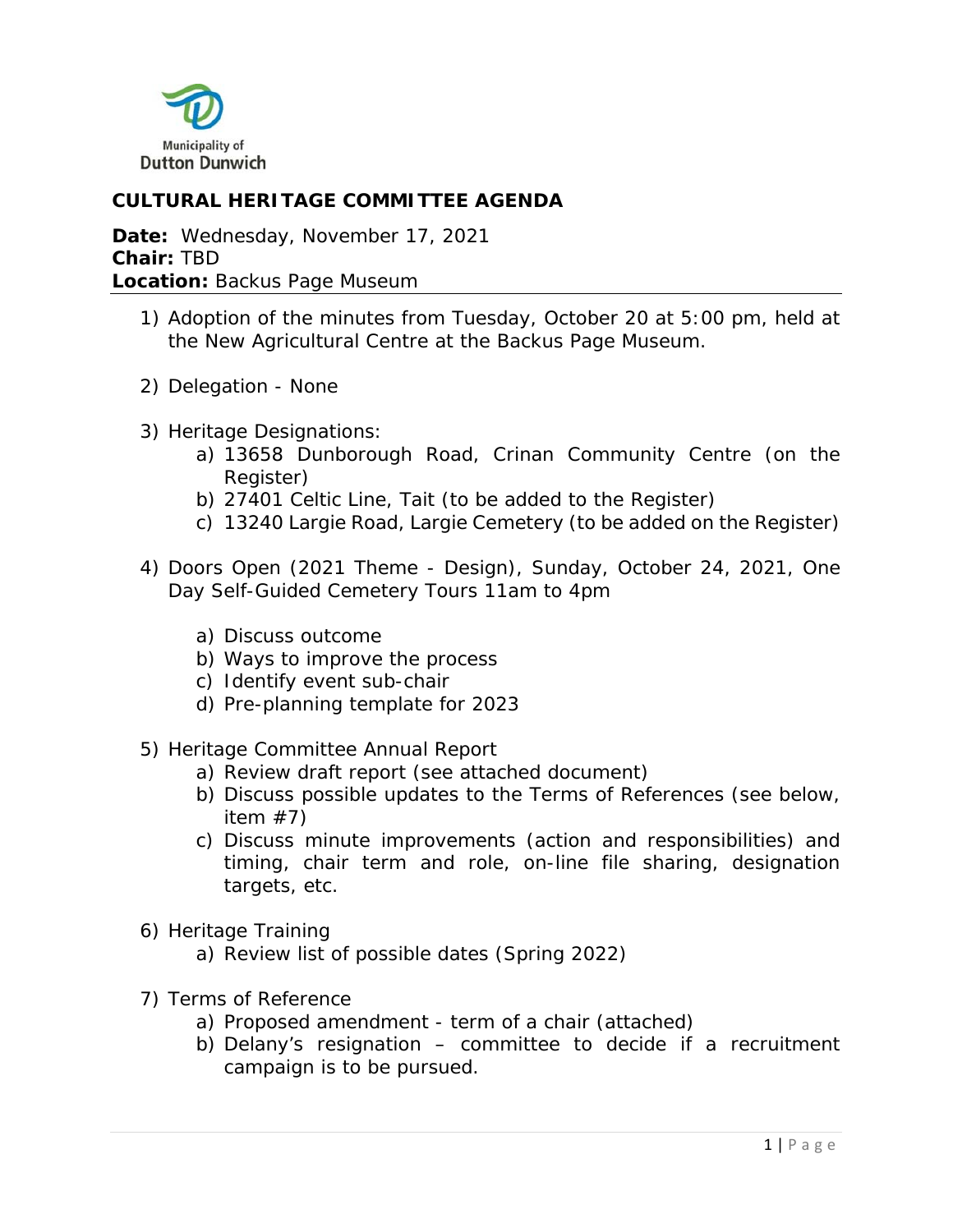- 8) On-Going Matters:
	- a) Iona Park Naming Recommendation (Lumley Park and Iona Hall)
	- b) Hamlet Interpretive Signs
	- c) Elgin County Cycling Mural Trail Project
	- d) Protocol on recycling materials from buildings slated for demolition (see attached revised document)
	- e) Port Talbot Bronze Federal Plaque Preplacement
	- f) New Ontario Heritage Tool Kit
	- g) Wood Windows Preservation, Architectural Conservancy of Ontario Working Group
- 9) New business:
	- a) Dedication and memory tribute for Elaine Brown
- 10) Upcoming Event(s):
	- a) Heritage Committee Training Spring 2022
	- b) Backus Page Museum every Wednesdays (www.anchor.fm)
- 11) Meeting adjournment.

**Next Meeting:** The next meeting will be held Tuesday, December 14, 2021 (December 15th is a Council Meeting), at 5:00 p.m. (Location TBD).

#### **Next Meeting Chair:** TBD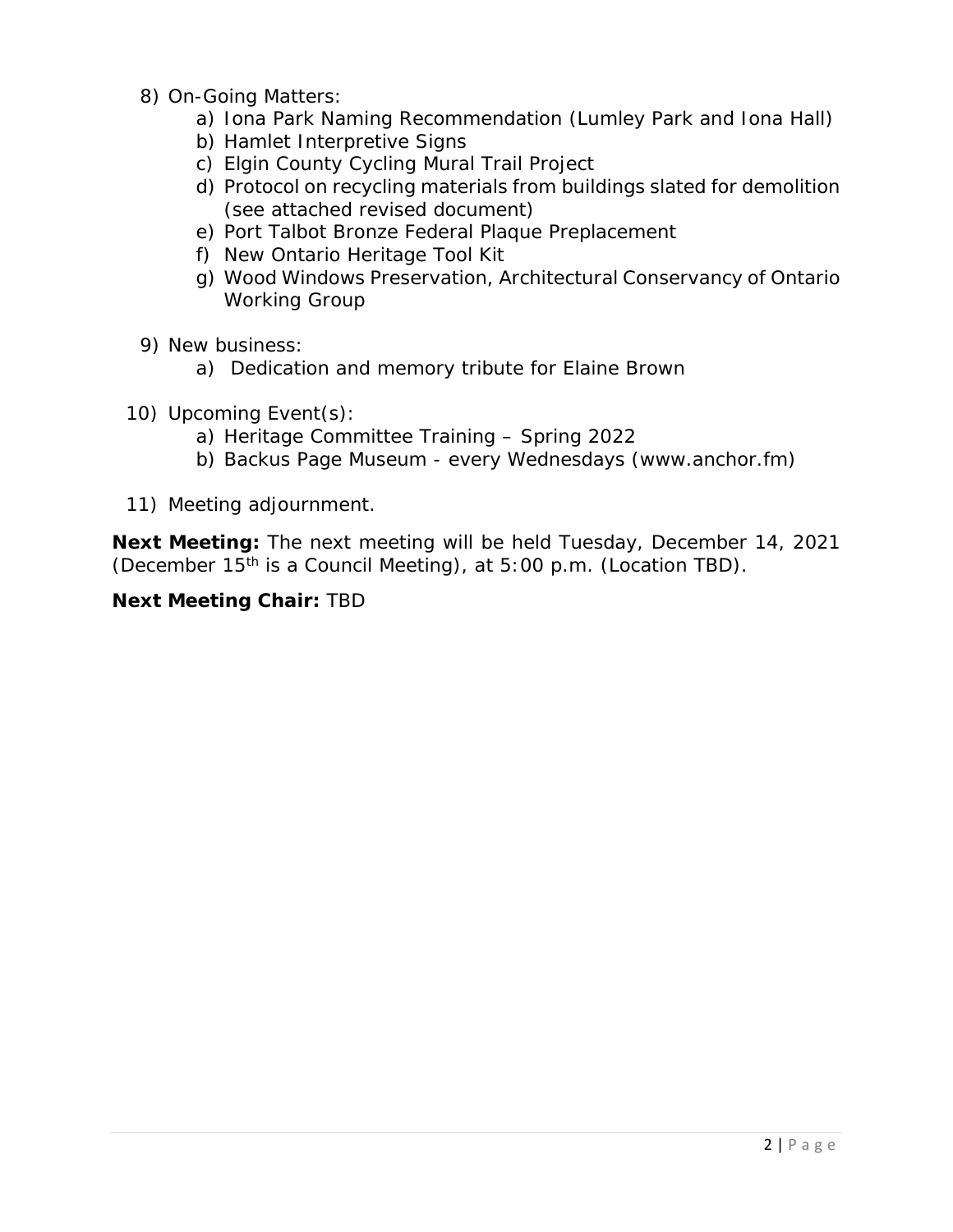

#### **CULTURAL HERITAGE COMMITTEE MINUTES**

October 20, 2021 at 5:00 pm

New Agricultural Centre at the Backus Page Museum, Dutton

**Present:** Deputy Mayor Hentz, Ron Ross, Angela Bobier, Blair Ferguson, Laurence Grant and Tracey Pillon-Abbs – Planner. Delany Leitch arrived at 5:35 pm.

**Regrets:** Elaine Brown and Kate Morreau - Executive Assistant.

After a brief tour of the New Agricultural Centre at the Backus Page Museum, Blair chaired and called the meeting to order at 5:02 pm.

#### **Approval of the Agenda**

Blair asked if the agenda can be approved. No comments were received.

#### **Motion to approve the Agenda by Laurence and seconded by Ron. CARRIED.**

#### **Adoption of the Minutes – September 15, 2021**

Blair asked if there were any errors or omissions. No comments were received.

**Motion to adopt the amended minutes of September 15, 2021 by Mike seconded by Ron. CARRIED.** 

#### **Delegation** - NONE

#### **Heritage Designation/Register Updates**

- a) 13568 Dunborough Road, Crinan Community Centre No further updates at this time.
- b) 27401 Celtic Line, Tait No further updates at this time. The Committee suggested that a brochure and application be sent. Tracey will send the application to the Committee.
- c) 29519 Talbot Line, St Helens Catholic Church The Committee requested that this property be removed from the agenda at this time as there is currently no interest by the Church to designate.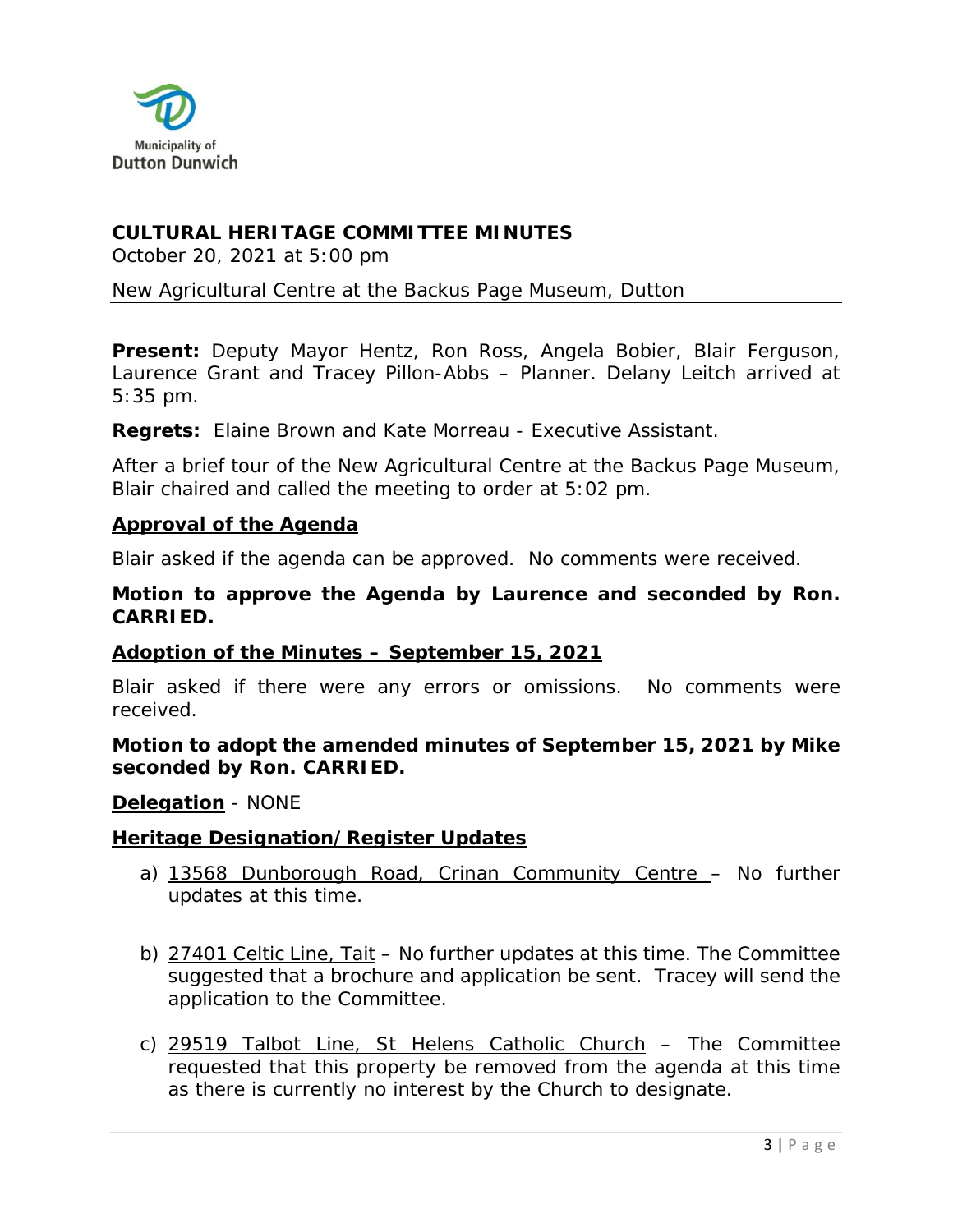d) 13240 Largie Road, Largie Cemetery - No further updates at this time.

#### **Doors Open (2021 Theme - Design)**

Updates and progress on the research and brochures for the Cemetery sites were discussed.

The Committee provided the following direction:

**Site Signage** – Tracey provided the signs and stands from the last Doors Open event. The Committee will arrange to have the site signage posted at each site.

**Map** – Completed.

**Brochures** – Completed. Tracey provided the Committee with packages of 100 copies of brochures for each site. The Committee will arrange to deliver the packages to each of the volunteers.

**Ads** – Completed.

**Town Web** – Completed.

**Social Media** – Completed.

**Press Release** – Completed.

**Volunteers –** The Committee have confirmed volunteers. The Committee to provide name tags and water to the volunteers.

Volunteers to bring their own lawn chair and rain / sun protection. Restrooms will be available at the Sons of Scotland Park near the splashpad, Museum and at the Park on Talbot Line (accessible porta-pottie).

The Committee has also requested that each volunteer be asked to track the number of visitors and submit to the Committee for the next meeting.

**Site Permission** – Completed.

**Doors Open Portal** – Completed.

**Printing** - Tracey will be working out of the Town Hall and will be available is anyone needs any additional printing delivered to the volunteers.

**Flags** – The Committee confirmed they wish to have each identified grave stone marked with a flag. Mike to purchase and deliver to Angela. Flags to be installed prior to the event.

#### **Ongoing Matters**

• Iona Park Naming Recommendation – Lumley Park Nothing new to report.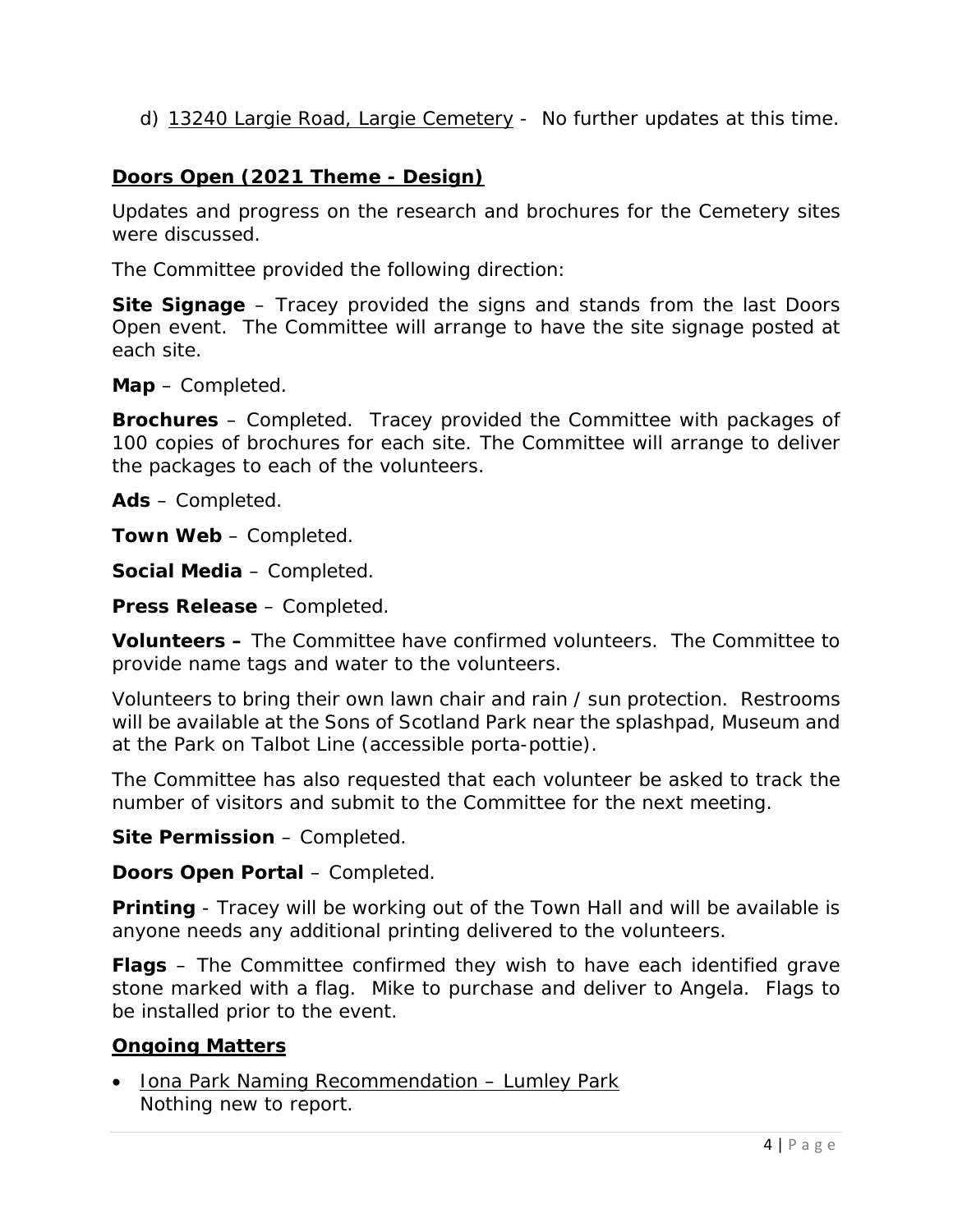- Hamlets Interpretive Signs The Committee discussed having Burwell and Iona signs completed next.
- Elgin County Cycling Trail Project Nothing new to report. Mike to follow-up with the organizers and provide an update for the Committee at the next meeting.
- Protocols on Recycling Materials from Demolished Buildings The Committee discussed the draft "Guideline on Recycling Buildings and Materials – A Program for Salvaging and Re-Use of Architectural Materials of Significant Cultural Heritage Value".

Tracey noted that the program is similar to the one used by the Town of Aurora. It includes a process of whereby application is made to the Heritage Committee.

The Committee requested that the document be revised to be more an educational tool as oppose to a process as there are no resources to review permits, take donation and inventory. Products would be sold to private companies.

Tracey to revise the documents and bring back to the Committee at the next meeting to discuss further.

- Port Talbot Bronze Federal Plaque Replacement Mike provide an update. Staff are currently working on the replacement with the federal contacts.
- Ontario Heritage Act (Bill 108) Final Tool Kits will be ready in the fall.
- Wood Windows Preservation Architectural Conservancy of Ontario Working Group Laurence provided a brief update along with additional information previously send to the Committee by email.

#### **New Business**

Agricultural Barn Preservation – the Committee discussed the importance of agricultural barn preservation and should look at adding more to the Heritage Register.

Doors Open – the Committee suggested that at the next meeting, they discuss the outcome and ways to improve the process and create a template as they start planning for the 2023 event.

Annual Report – Tracey reminded the Committee that she will be bringing a draft annual report for the Committee to review at the next meeting. The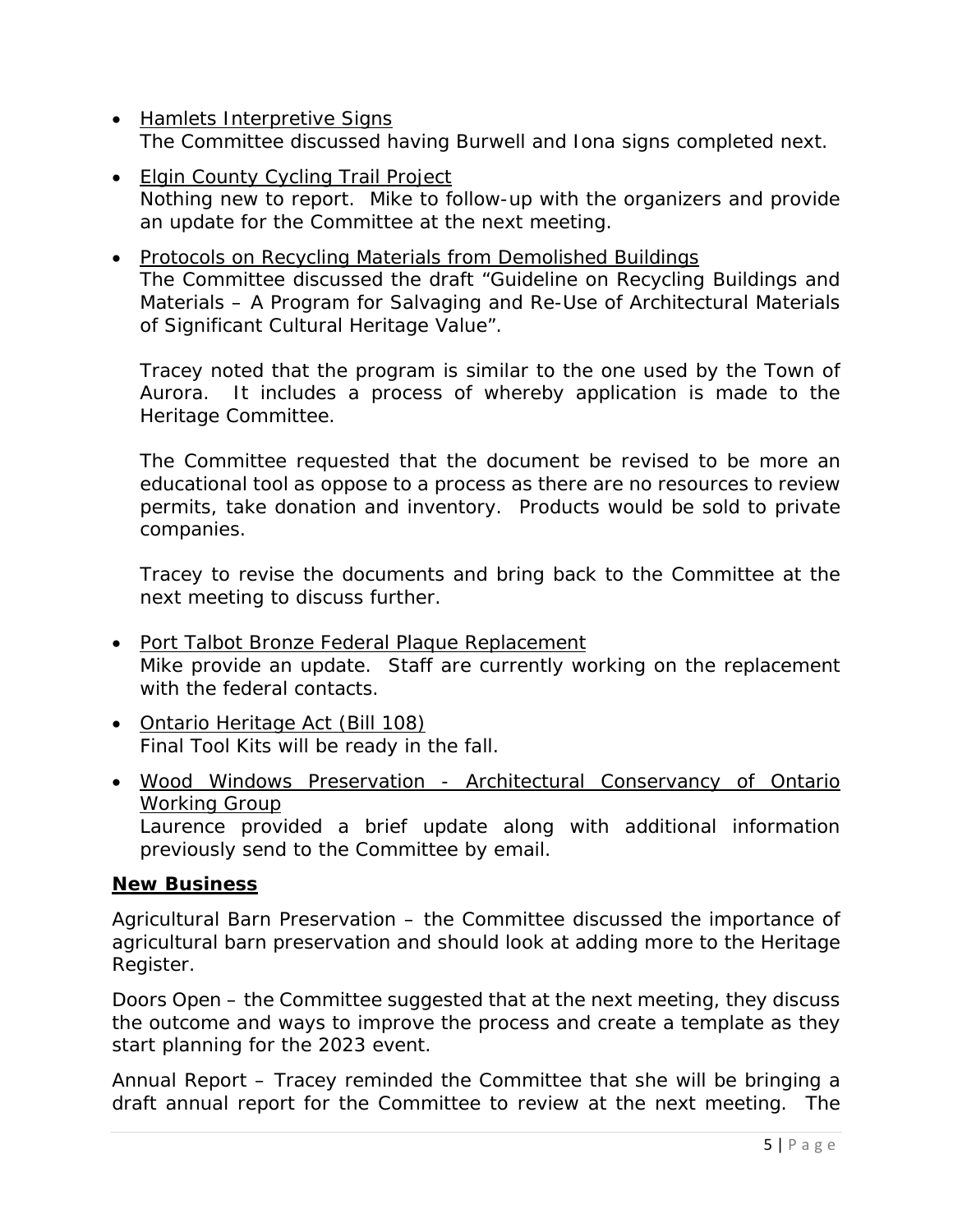Committee is required under the terms of reference to provide the annual report to Council which summaries accomplishments and identifies goals. It was further discussed by the Committee that this is a good opportunity to review the role of the Chair, possibly having a term for the Chair, adding actions and responsibilities to the minute, timing of when the minutes are sent to the Committee, use of on-line file sharing, and designation targets.

Heritage Training – the Committee recommended that spring would be an appropriate time to schedule training. Tracey will contact the trainer for dates and bring back a list for the next meeting.

Baptist Church – Laurence asked what is being planned for the church renovation as the church is on the Heritage Register. Mike confirmed that the church was sold and the building will be for residential use. Tracey confirmed that a building permit was not required for the exterior renovation, therefore a review by the Committee was not required.

## **Upcoming Events**

- 1. Backus Page Museum Podcasts every Wednesdays (www.anchor.fm)
- 2. Doors Open 2021, various locations Sunday, October 24, 2021 from 11 am to 4 pm
- 3. Heritage Committee Training Spring 2022

#### **Meeting Adjournment**

The next meeting will be held on Wednesday, November 17, 2021 at 5:00 pm. Location – Backus Page Museum.

#### **Next Meeting Chair –** TBD.

# **Motion to adjourn by Ron and Seconded by Delany. CARRIED.**

The meeting adjourned 6:18 pm.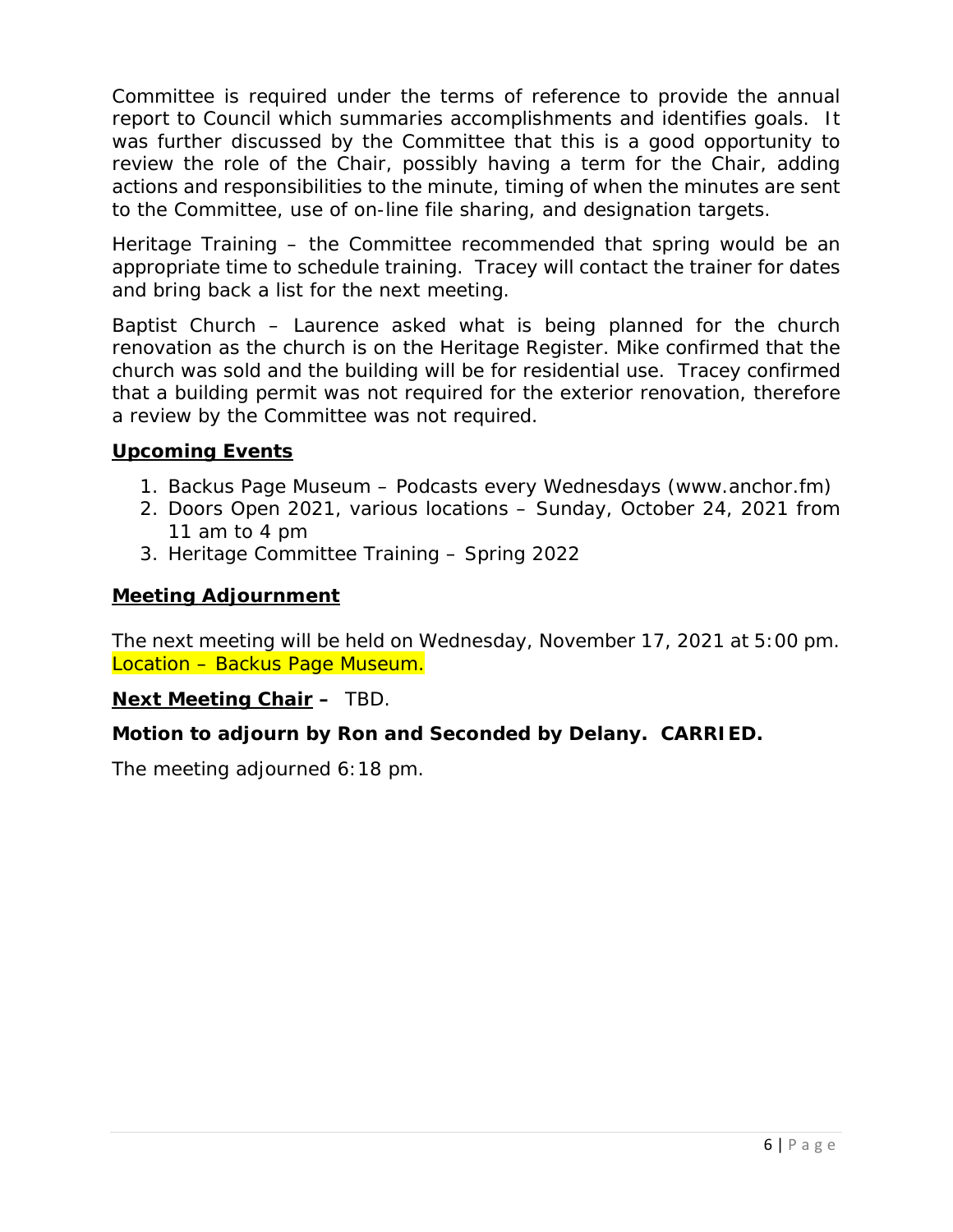# **Dutton Dunwich Cultural Heritage Committee Terms of Reference**

#### *Proposed Amendment*

#### **1. Mission Statement**

To protect, preserve, promote and provide education and interpretation of Dutton Dunwich's cultural heritage assets.

#### **2. Goals and Objectives**

- To designate all cultural heritage assets in our community including buildings, structures and landscapes;
- To protect cultural heritage assets including buildings, structures and landscapes from demolition and site alteration;
- To preserve and improve all remaining cultural heritage assets;
- To provide interpretation of the history and significance of our cultural heritage assets; and,
- To educate the public on cultural heritage and how it relates to Dutton Dunwich.
- To maintain a Heritage Registry of properties.

#### **3. Committee Meetings**

The Committee will meet each month at agreed upon times. Meetings will be held in the Dutton Dunwich Council Chambers unless the Committee has agreed to meet at an alternate location. The Committee Chair will rotate from month to month A Committee Chair will nominated by the committee and will serve a term of XXX. The Committee may choose not to hold meetings during the summer months (July and August) or if there are insufficient Agenda items requiring consideration.

All Committee meetings are open to the public and are subject to the provisions of Section 239 of the Municipal Act.

#### **4. Powers of the Committee**

Should the committee wish to hire individuals for special projects, web design, coordinating events etc., approval must be granted from Council.

#### **5. Accountability of the Committee to Council**

The committee will be required to provide the minutes of each meeting to Council. The committee will also be responsible for preparing all background reports and studies and present such reports and studies to Council.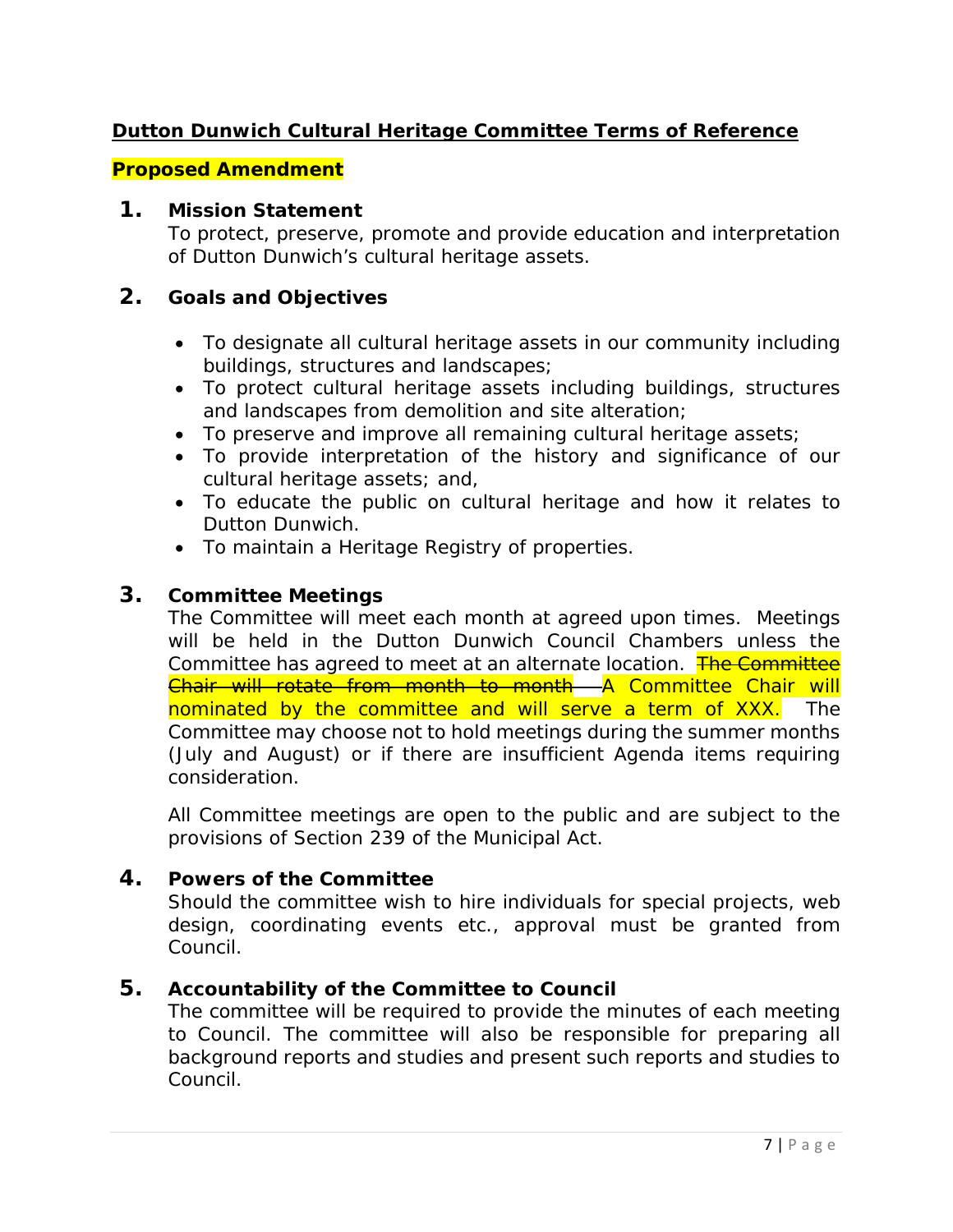# **6. Linkages of the Committee to Activities**

The committee will be involved in all municipal events that relate to cultural heritage as time and resources permit and will participate in municipal events that provide public education such as local fairs and Doors Open. As well, the committee intends to prepare an educational brochure/pamphlet on municipal cultural heritage for Dutton Dunwich and to be involved in social media.

## **7. Committee Composition and Qualifications**

Members to the Committee will be appointed by Council from an advertised recruitment campaign by a request for letters of interest. Members will be selected based upon their special expertise, experience, dedication and commitment to the Committee's mandate and stating the following:

- 1) heritage education or training;
- 2) heritage employment or volunteer experience;
- 3) passion and interest in municipal heritage conservation; and
- 4) commitment to municipal initiatives.

The Heritage Advisory Committee shall be comprised of six (6) appointed committee members, two staff members, and one member of Council. Council shall appoint members to the Committee by By-law. The appointed members, present at the scheduled meetings, will be deemed to be the voting members.

When vacancies become open within the committee, Council will review all interested parties who submitted letters to originally be members of the committee first before requesting additional letters of interest.

The membership of the Committee will be reviewed and evaluated annually by Council based on the ability of members to carry out their advisory duties, attendance and participation. Council has the ability to remove members from the Committee should they fail to fulfil their responsibilities to the Committee.

In order to maintain a high level of commitment and ensure business continuity, members may be required to resign if they have been absent for more than two (2) consecutive meetings without good cause.

Resignation of a member must be given in writing to the Municipal Clerk. The Municipal Council will review and consider whether to undertake a recruitment campaign to backfill the vacancy, however, at no point will the membership of the Advisory Committee be less than five (5) members.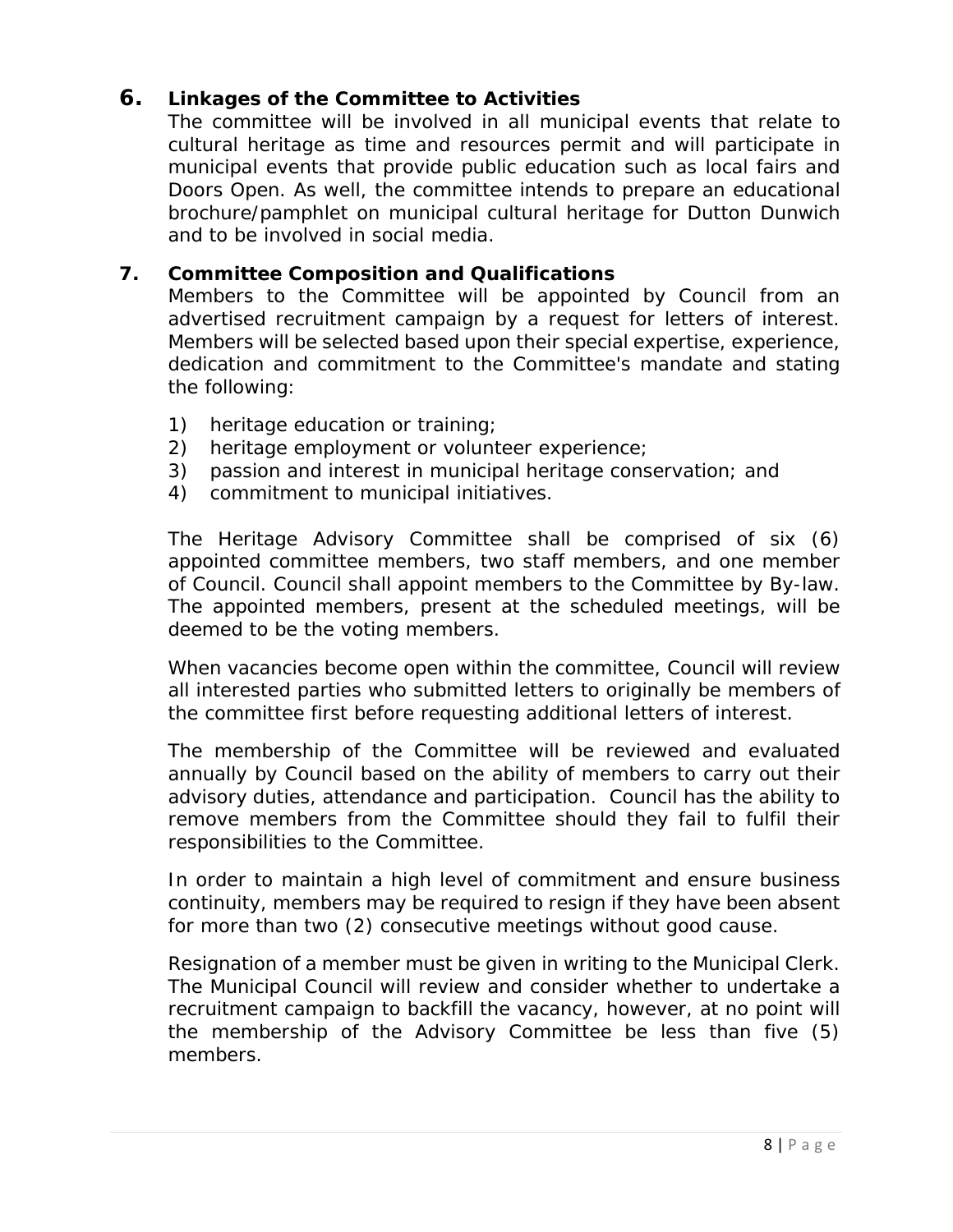The committee shall also provide volunteer opportunities, when available for those individuals who were not selected to be committee members.

#### **8. Resources Required**

The Municipal Planner will be appointed to the committee, with one additional staff member to record minutes for the committee meetings.

The committee will require a budget of \$4,000 to begin at the beginning of January each year. This amount is required to purchase plaques for designating properties, newspaper notices for designating properties, photocopying of historical maps and other administrative items, attend educational workshops and invest in Geographical Information Systems mapping.

#### **9. Communication**

All correspondence for the committee will be in the form of email communication. Committee minutes, once they are approved by Council will be posted on the municipality's website. Public information will be provided to the appointed staff members who will post such information on the municipality's online communication forums such as municipal website and social media accounts.

#### **10. Evaluation Format**

A performance review will be conducted annually by the Committee and Council to determine the Committee's effectiveness in achieving their goals and objectives. The Committee will prepare an annual report for Council, outlining the past year's accomplishments and future projects.

#### **11. Reporting to Council**

The committee through the staff appointed committee member will report directly to Council.

#### **12. Review of Terms of Reference**

With the commencement of the term of Office by Council, the Terms of Reference will be reviewed. Council at any time during the term of office may review and amend the Committee's Terms of Reference.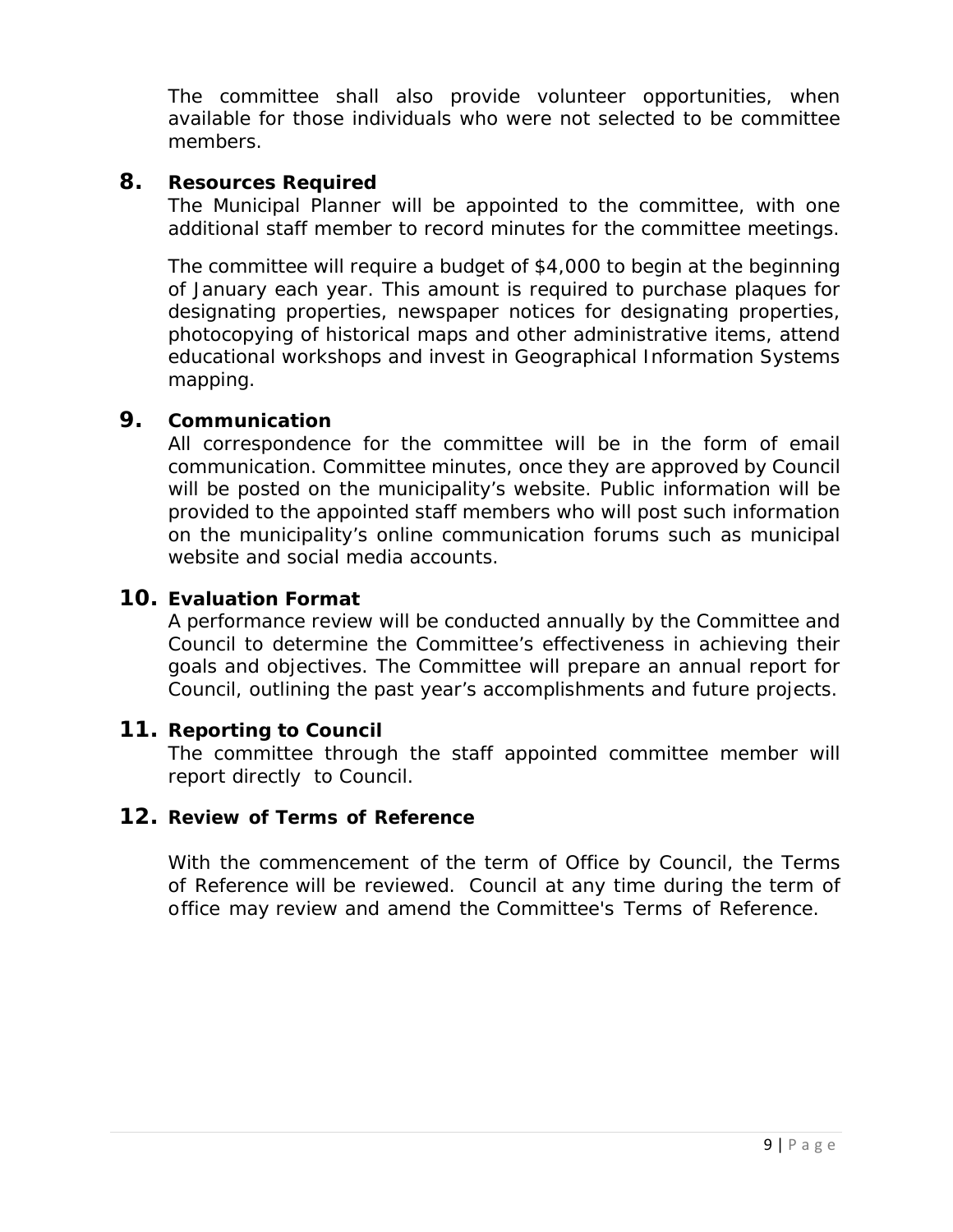

**TO:** Mayor and Members of Council

**FROM:** Kate Morreau, Executive Assistant

**DATE:** December 15, 2021

**SUBJECT:** Dutton Dunwich Cultural Heritage Committee Annual Activity Report – 2021

#### **RECOMMENDATION:**

THAT Council of the Municipality of Dutton Dunwich **RECEIVES** the Dutton Dunwich Cultural Heritage Committee Annual Activity Report – 2021.

AND, THAT Council add the following properties to the Register

- •
- •
- •

AND THAT Council provide direction of Committee to recruit for an additional member??

#### **BACKGROUND:**

Section 28 of the Ontario Heritage Act, R.S.O. 1990 states that Council may, by by-law, establish a municipal heritage committee to advise and assist council on matters relating to Part IV (Conservation of Property of Cultural Heritage Value or Interest), matters relating to Part V (Heritage Conservation Districts) and such other heritage matters as Council may specify.

By-Law 2017-35 established a Municipal Cultural Heritage Committee within the Municipality of Dutton Dunwich Heritage.

The role of a Cultural Heritage Committee is to protect, preserve, promote and provide education and interpretation of Dutton Dunwich's cultural heritage assets.

By resolution, Council appointed the members of the Cultural Heritage Committee. The Committee, through the staff, report directly to Council.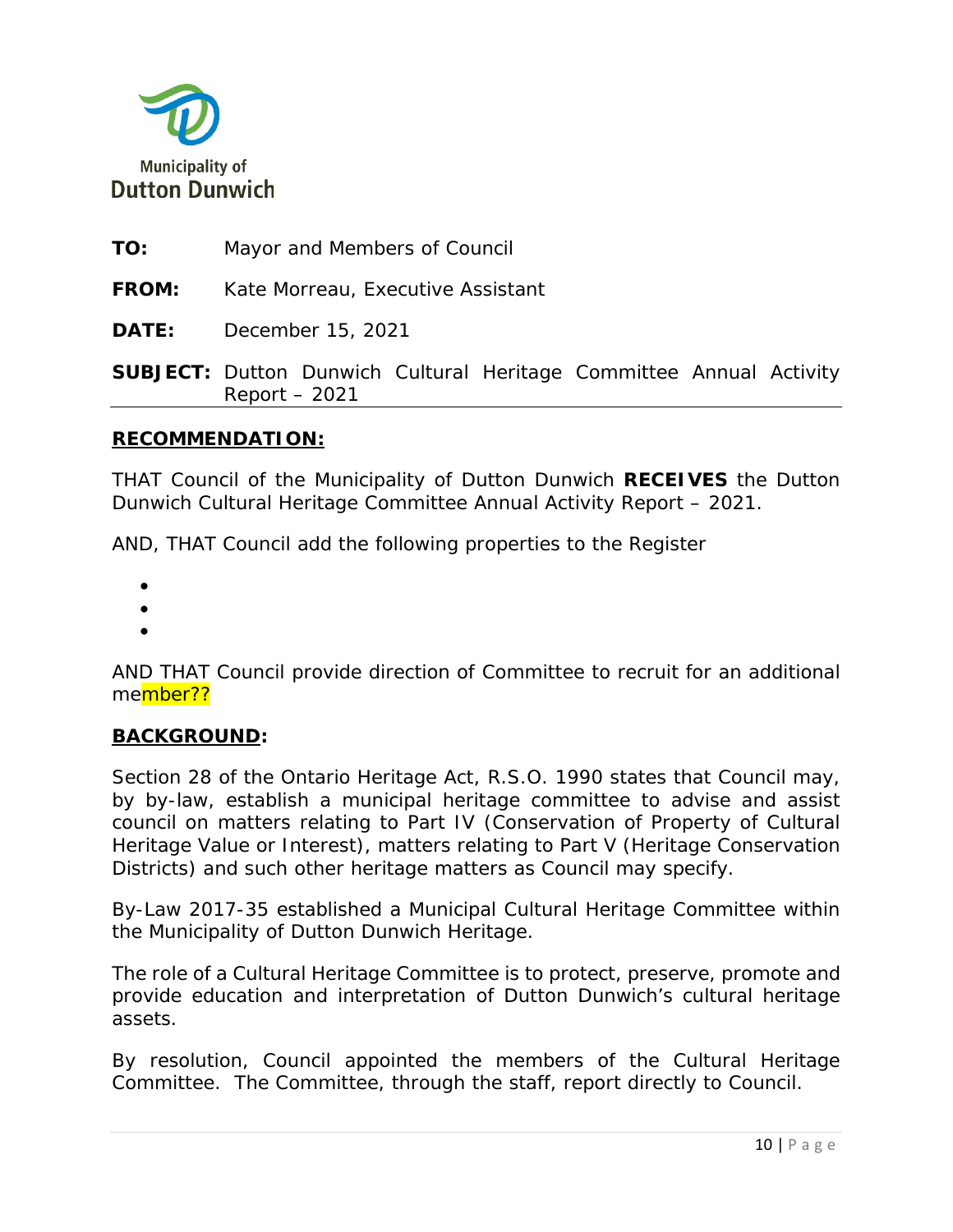Commencement of the Committee started in 2017. The goals and objectives of the Committee are to:

- To designate all cultural heritage assets in our community including buildings, structures and landscapes;
- To protect cultural heritage assets including buildings, structures and landscapes from demolition and site alteration;
- To preserve and improve all remaining cultural heritage assets;
- To provide interpretation of the history and significance of our cultural heritage assets; and,
- To educate the public on cultural heritage and how it relates to Dutton Dunwich.
- To maintain a Heritage Registry of properties.

The Terms of Reference for the Cultural Heritage Committee was approved by Council on January 10, 2017 and further revised on December 11, 2019. A further revision is attached for consideration and adoption by Council. It was recommended by the committee to have a term allocated to a chair as opposed to rotating the chair for each meeting. The recommend term is XXXXX

Section 7 of the Terms of Reference sets out that "the membership of the Committee will be reviewed and evaluated annually by Council based on the ability of members to carry out their advisory duties, attendance and participation".

Further, Section 10 set out that "A performance review will be conducted annually by the Committee and Council to determine the Committee's effectiveness in achieving their goals and objectives. The Committee will prepare an annual report for Council, outlining the past year's accomplishments and future projects".

The Committee has prepared this annual report for the year 2021, outlining the past year's accomplishments in addition to upcoming projects for 2022.

# **2021 ACTIVITIES:**

| Item                     | <b>Details</b> | Comment                       |
|--------------------------|----------------|-------------------------------|
| <b>Heritage Property</b> | 5              | <b>Iona Hall, Backus Page</b> |
| <b>Tours</b>             |                | <b>Agricultural Building,</b> |
|                          |                | Largie Church, Crinan         |
|                          |                | <b>Community Hall and</b>     |
|                          |                | 29357 Talbot Line             |
|                          |                | (Pearce Property -            |
|                          |                | <b>Exterior)</b>              |

In 2021, the following accomplishments were completed: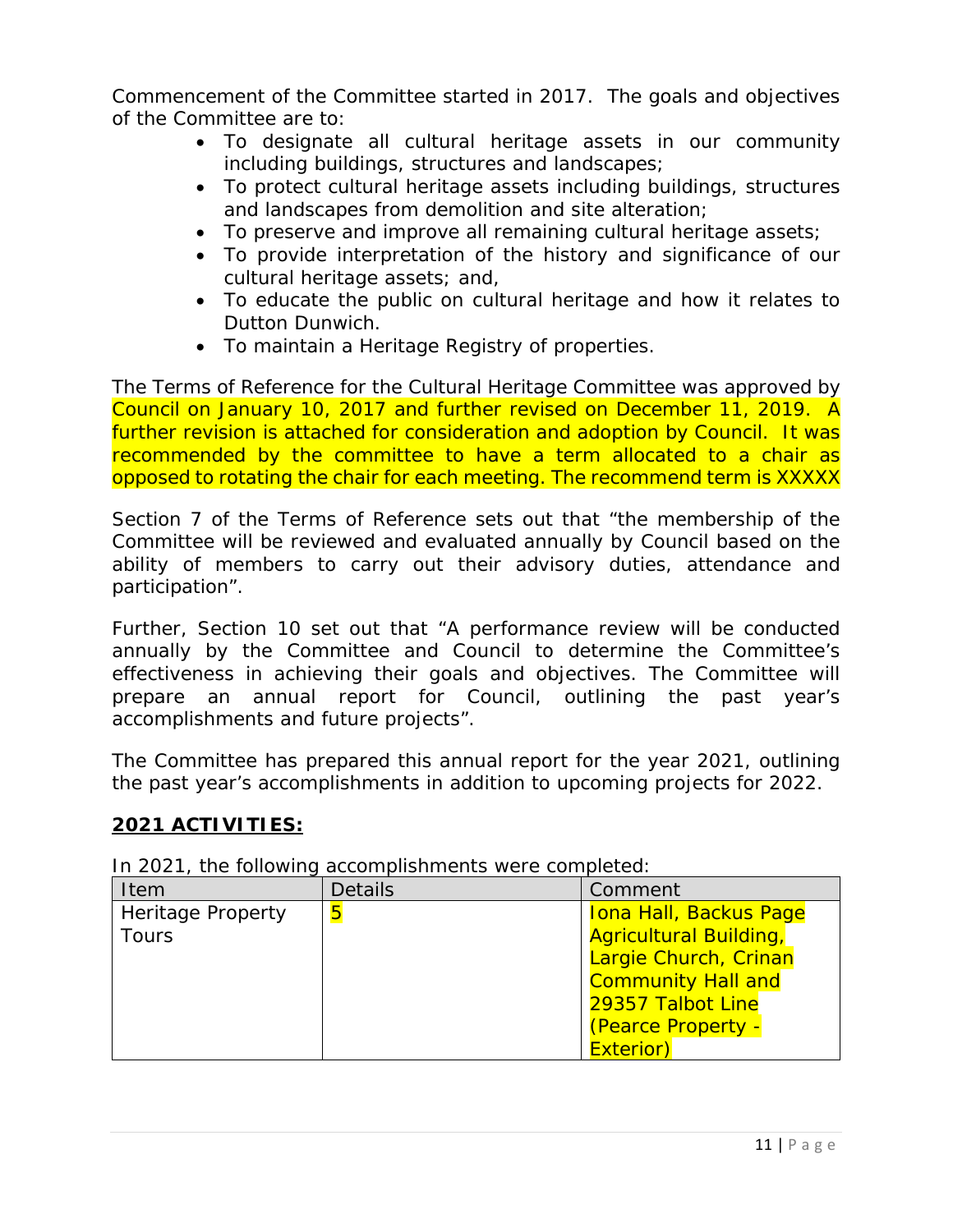| Item                       | <b>Details</b>                                        | Comment                                               |
|----------------------------|-------------------------------------------------------|-------------------------------------------------------|
| <b>Heritage Promotions</b> | <b>Updated brochures and</b><br>displays, and         |                                                       |
|                            | <b>Heritage Week Social</b><br><b>Media Promotion</b> |                                                       |
| Heritage Register          | Now available as a GIS                                | Register is kept by the                               |
|                            | layer of internal use.                                | Town Clerk and available<br>on the Municipal Website. |
| Heritage<br>Designations   | $\overline{\mathbf{0}}$                               |                                                       |
| Completed                  |                                                       |                                                       |
| Appeals                    | $\overline{0}$                                        | No action required                                    |
| Roadway and                | Interpretive signs have                               | <b>Outstanding Hamlet</b>                             |
| Interpretive               | been completed and                                    | interpretive signs are still                          |
| Signage                    | installed at Tyrconnel,<br>Cowal, Coynes Corner.      | being developed.                                      |
| <b>Legislative Changes</b> | Ontario Heritage Act -                                | Waiting for final Tool Kit                            |
|                            | Tool Kit review                                       | to be available                                       |
| Administrative             | Training tentatively<br>scheduled for spring<br>2022  | Date has been set for<br><b>XXXXXX</b>                |
|                            |                                                       |                                                       |
|                            | Received the resignation                              | Recruitment will/will not                             |
|                            | of one member of the<br>committee                     | proceed at this time                                  |
| Heritage Committee         | Door Open 2021 was a                                  | The event was well                                    |
| Events                     | self-directed tour of 10                              | attended:                                             |
|                            | Cemeteries                                            | St Stephens- 51                                       |
|                            |                                                       | St Peters $-63$                                       |
|                            |                                                       | Blacks $-51$                                          |
|                            |                                                       | Tyrconnel - 64                                        |
|                            |                                                       | St Helen - 27                                         |
|                            |                                                       | $Iona - 33$                                           |
|                            |                                                       | Lumley $-40$                                          |

# **2022 PROPOSED ACTIVITIES:**

In 2022, the following projects and activities have been identified:

- Research, evaluate and recommend to Council new properties for the Intent to Designate (includes registering by-law and providing property plaques)
- Implement Bill 108 changes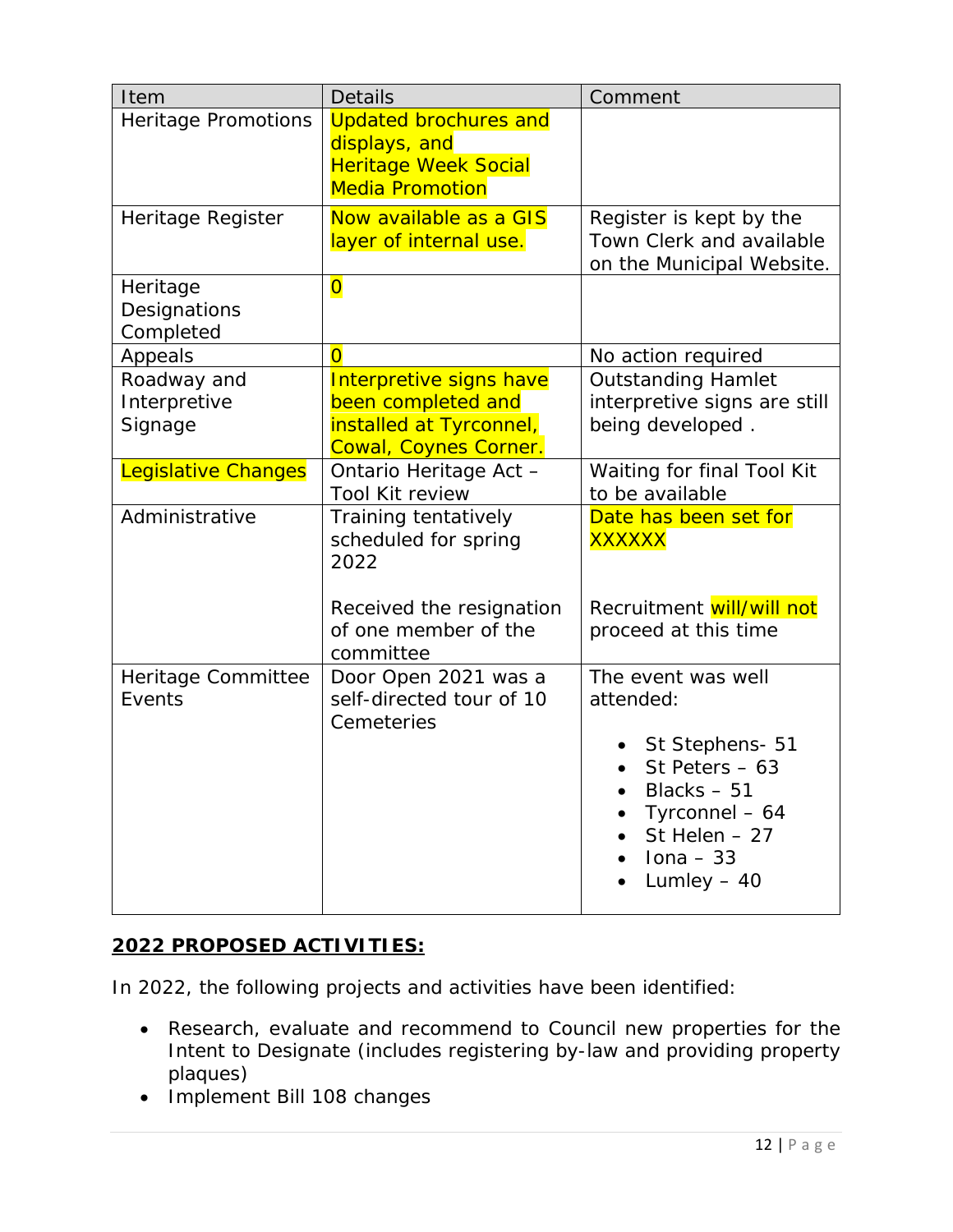- Complete Road Signage Installation
- Participate in Heritage Week (February)
- Promote Heritage at local Events when pandemic restrictions permit
- Planning for Doors Open Event 2023 (every 2 years)
- Cemetery Research, signage, designations, mapping and restoration
- Provide annual performance review.

#### **ITEMS FOR CONSIDERATION:**

Recruitment – it is the recommendation of the Committee that Council......

Registers – the following properties are recommended by the Committee to be added to the Register:

- 30734 Silver Clay Line Mike and Jen Mills
- 27401 Celtic Line Tait
- 13240 Largie Road Largie Cemetery

#### **CONCLUSION:**

Overall, it is the opinion of the Cultural Heritage Committee that they are being effective in achieving their goals and objectives.

Respectfully Submitted

Kate Morreau Executive Assistant

Approved for Submission

Heather Bouw CAO/Clerk